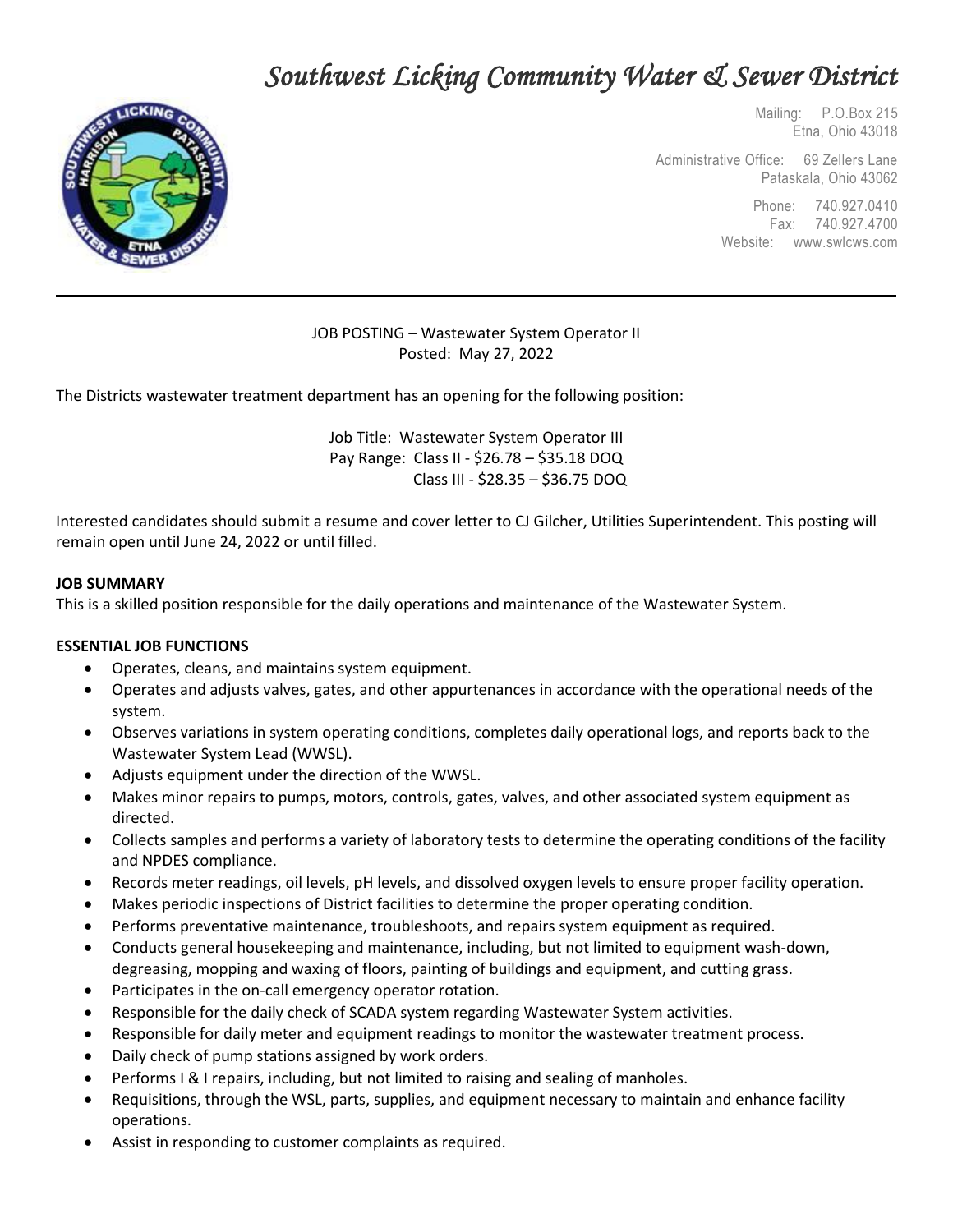• Additional duties and support as required by the WWSL, Wastewater System Supervisor, Utilities Superintendent, and General Manager.

## **COMPETENCIES**

- Detail-oriented, disciplined, accountable for results, and strong decision-making ability.
- Works well with others, great team player, and handles conflict/change with an open mind.
- Strong organizational and time-management skills, with the ability to prioritize tasks.
- Strong oral and written communication skills.
- Ability to read meters and charts accurately.
- Ability to understand and follow detailed equipment operating procedures.
- Ability to instruct subordinates in gaining a better understanding of the theory and operations of wastewater collections and pumping systems.

#### **MINIMUM QUALIFICATIONS**

- General knowledge of the principles, materials, and equipment used in the Wastewater Collections System.
- General knowledge of the principles and practices involved in the operation of large electric motors, pumps, and other electrical and mechanical equipment.
- Valid Ohio Driver's License.
- High School Diploma or equivalent required.
- Class II Wastewater Treatment Operator Certification or a Class III Wastewater Treatment Operator Certification
- Minimum of 3 years' experience in operating wastewater collection or activated sludge wastewater treatment facilities preferred.

#### **WORK ENVIRONMENT**

This job operates both inside and outside in heat/cold, wet/humid, and dry/arid conditions. Frequently required to use personal protective equipment to prevent exposure to hazardous materials.

#### **PHYSICAL DEMANDS**

The physical demands described here are representative of those that must be met by an employee to successfully perform the essential functions of this job.

While performing the duties of this job, the employee is regularly required to talk or hear. The employee is frequently required to stand; walk; use hands to finger, handle, or feel; and reach with hands and arms. Occasionally ascends/descends a ladder during on-site inspections. Constantly works in outdoor weather conditions.

This position requires the ability to occasionally lift up to 50 pounds.

#### **POSITION TYPE / EXPECTED HOURS OF WORK**

This is a full-time position, and hours of work and days are Monday through Friday, 7:30 am to 4:00 pm. Hours are subject to change based on business needs.

To Apply: Please submit your resume and cover letter detailing your credentials, experience, and references:

Mail: Southwest Licking Community Water and Sewer District c/o: CJ Gilcher, Utilities Superintendent P.O. Box 215 Etna, OH 43018

#### Email: cgilcher@swlcws.com

All resumes submitted within the timeframe noted above will be reviewed and considered for qualifications. The Southwest Licking Community Water and Sewer District reserves the right to determine if an applicant meets the essential qualifications of the open position.